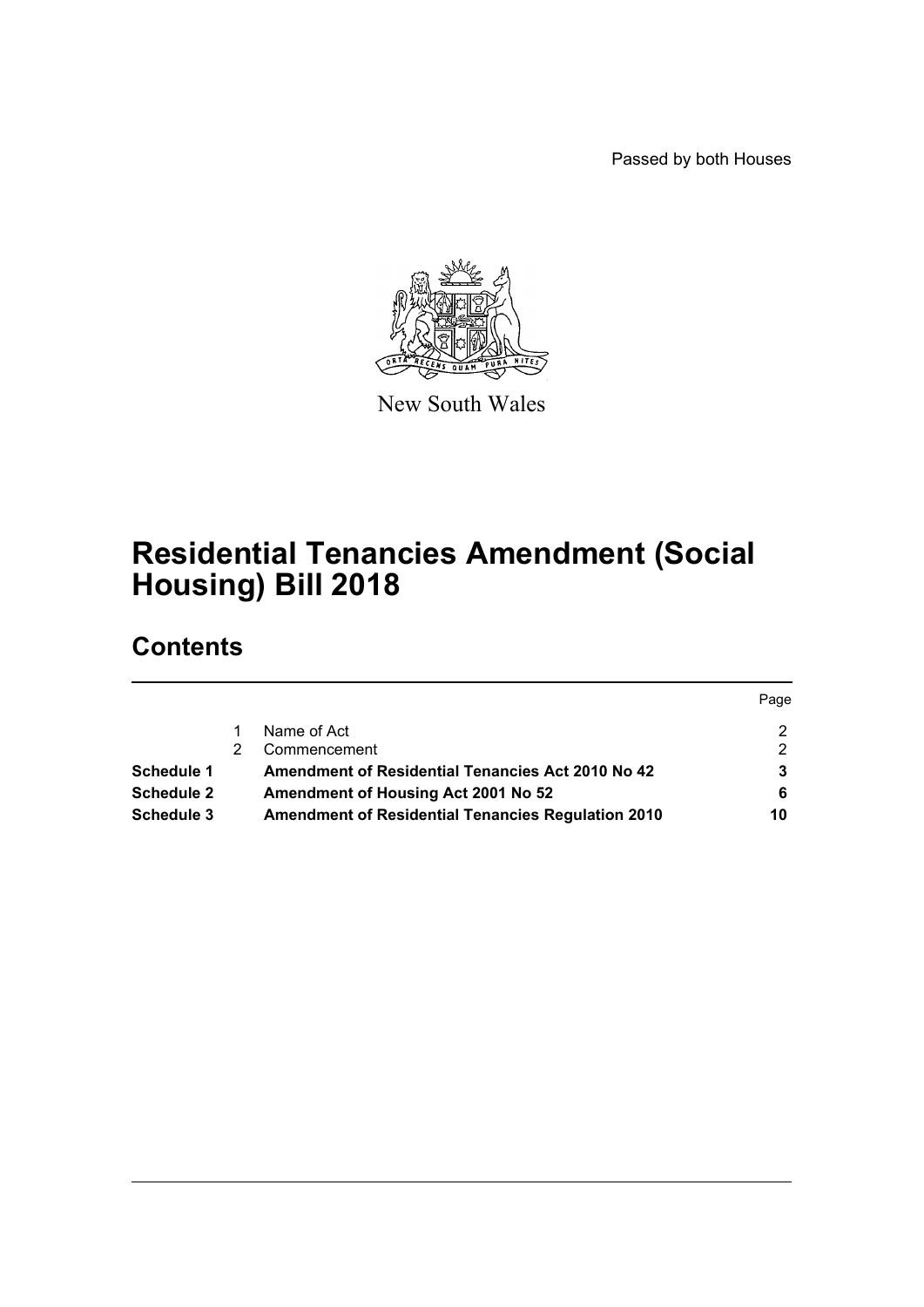*I certify that this public bill, which originated in the Legislative Assembly, has finally passed the Legislative Council and the Legislative Assembly of New South Wales.*

> *Clerk of the Legislative Assembly. Legislative Assembly, Sydney, , 2018*



New South Wales

# **Residential Tenancies Amendment (Social Housing) Bill 2018**

Act No , 2018

An Act to amend the *Residential Tenancies Act 2010* and the *Housing Act 2001* with respect to social housing tenancy agreements; and for other purposes.

*I have examined this bill and find it to correspond in all respects with the bill as finally passed by both Houses.*

*Assistant Speaker of the Legislative Assembly.*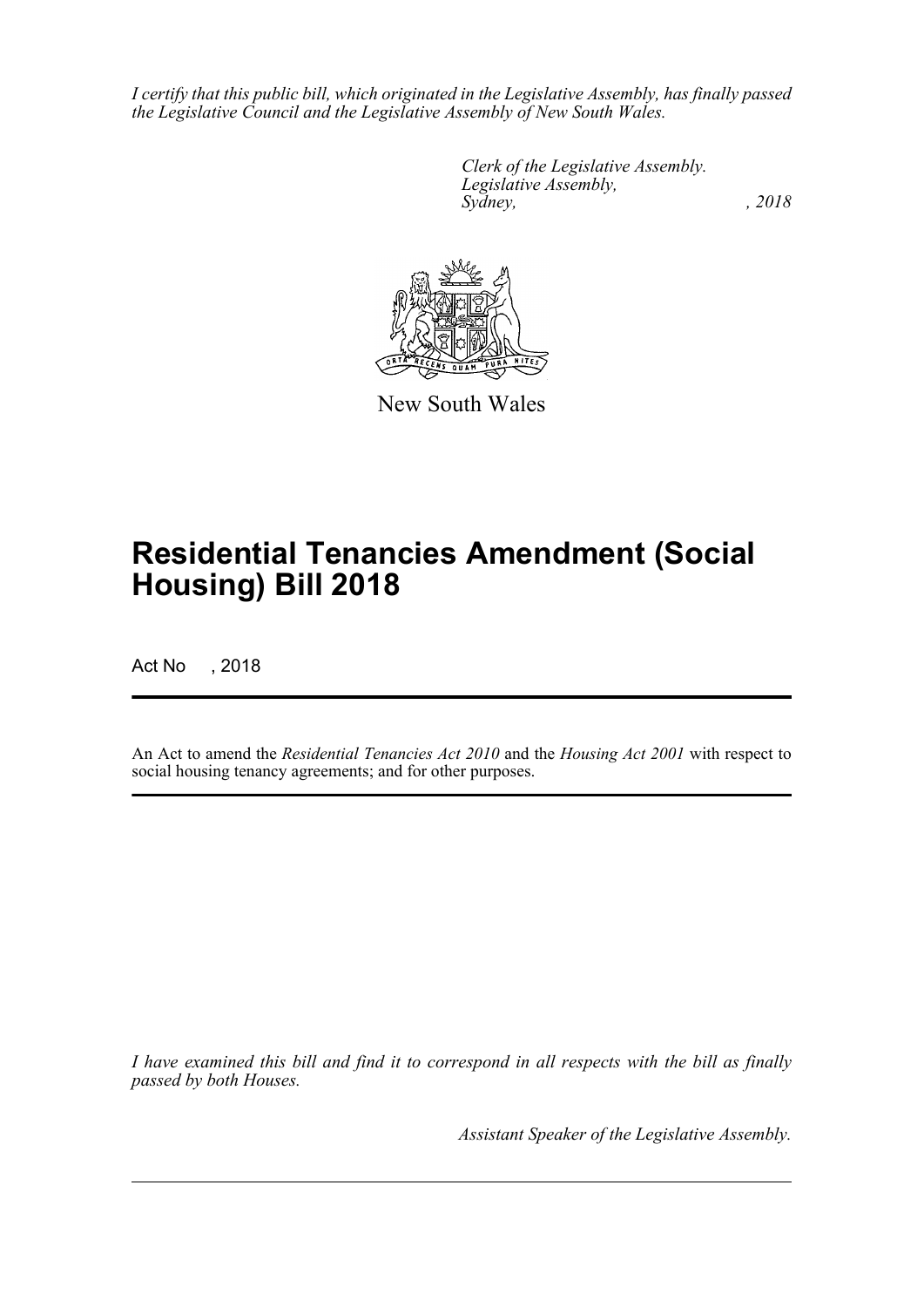# <span id="page-2-0"></span>**The Legislature of New South Wales enacts:**

# **1 Name of Act**

This Act is the *Residential Tenancies Amendment (Social Housing) Act 2018*.

# <span id="page-2-1"></span>**2 Commencement**

This Act commences on the date of assent to this Act.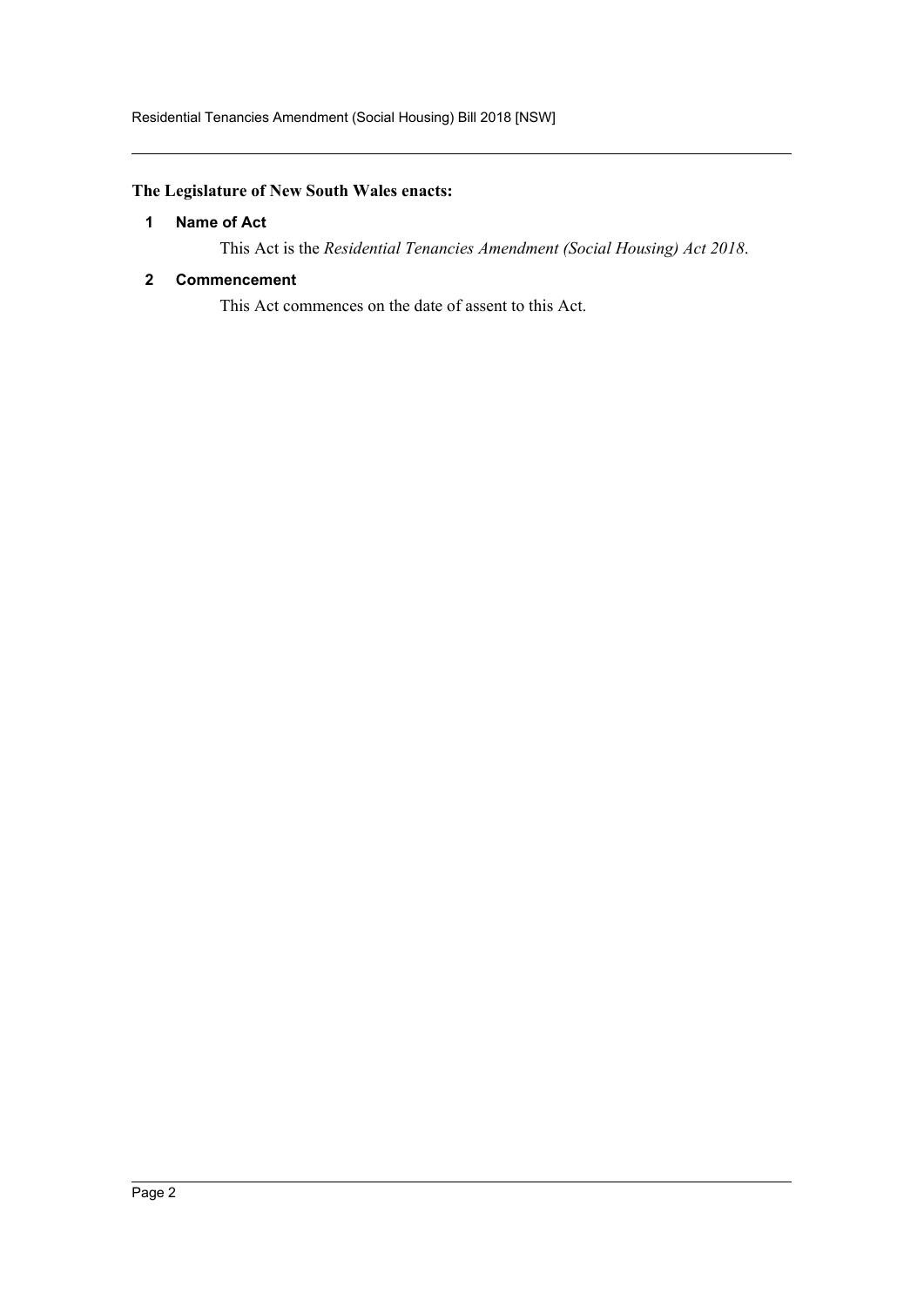# <span id="page-3-0"></span>**Schedule 1 Amendment of Residential Tenancies Act 2010 No 42**

# **[1] Section 154FA**

Insert before section 154G:

## **154FA Termination by Tribunal in certain cases of tenant fraud**

- (1) This section applies to social housing tenancy agreements under which the landlord is the New South Wales Land and Housing Corporation.
- (2) The Tribunal must, on application by the landlord, make a termination order if it is satisfied that the tenant has been found guilty of an offence under section 69 or 69A of the *Housing Act 2001*.
- (3) Before making an application, the landlord must advise the tenant, by notice in writing, of the decision to do so and the grounds on which the application is to be made. However, the landlord may make an application under this section without giving the tenant a termination notice.
- (4) The Tribunal may make a termination order under this section that takes effect before the end of the fixed term if the social housing tenancy agreement is a fixed term agreement.
- (5) The Tribunal is not required to make a termination order under this section if the tenant satisfies the Tribunal that there are exceptional circumstances that justify the order not being made.
- (6) If the Tribunal does not make a termination order as a consequence of subsection (5), the Tribunal must provide written reasons for the decision.

# **[2] Part 7, Division 8**

Insert after section 156B:

# **Division 8 Rental bonds**

## **156C Termination notice for non-payment of rental bond**

- (1) This section applies to social housing tenancy agreements under which the landlord is the New South Wales Land and Housing Corporation or the Aboriginal Housing Office.
- (2) A landlord may give a termination notice to a tenant if the tenant fails to pay all or part of a rental bond.
- (3) A termination notice may be given under this section whether the tenant was required to pay the rental bond at the time the tenant entered into the social housing tenancy agreement or at a later time.
- (4) The termination notice must specify a termination date that is not earlier than 14 days after the day on which the notice is given.
- (5) The termination notice may specify a termination date that is before the end of the fixed term of the social housing tenancy agreement if it is a fixed term agreement.
- (6) Sections 88 and 89 (1)–(4) apply to a failure to pay a rental bond in the same way as they apply to a failure to pay rent under a residential tenancy agreement. For that purpose, a reference in those sections to rent is to be read as a reference to a rental bond and a reference to a non-payment termination notice is to be read as a termination notice under this section.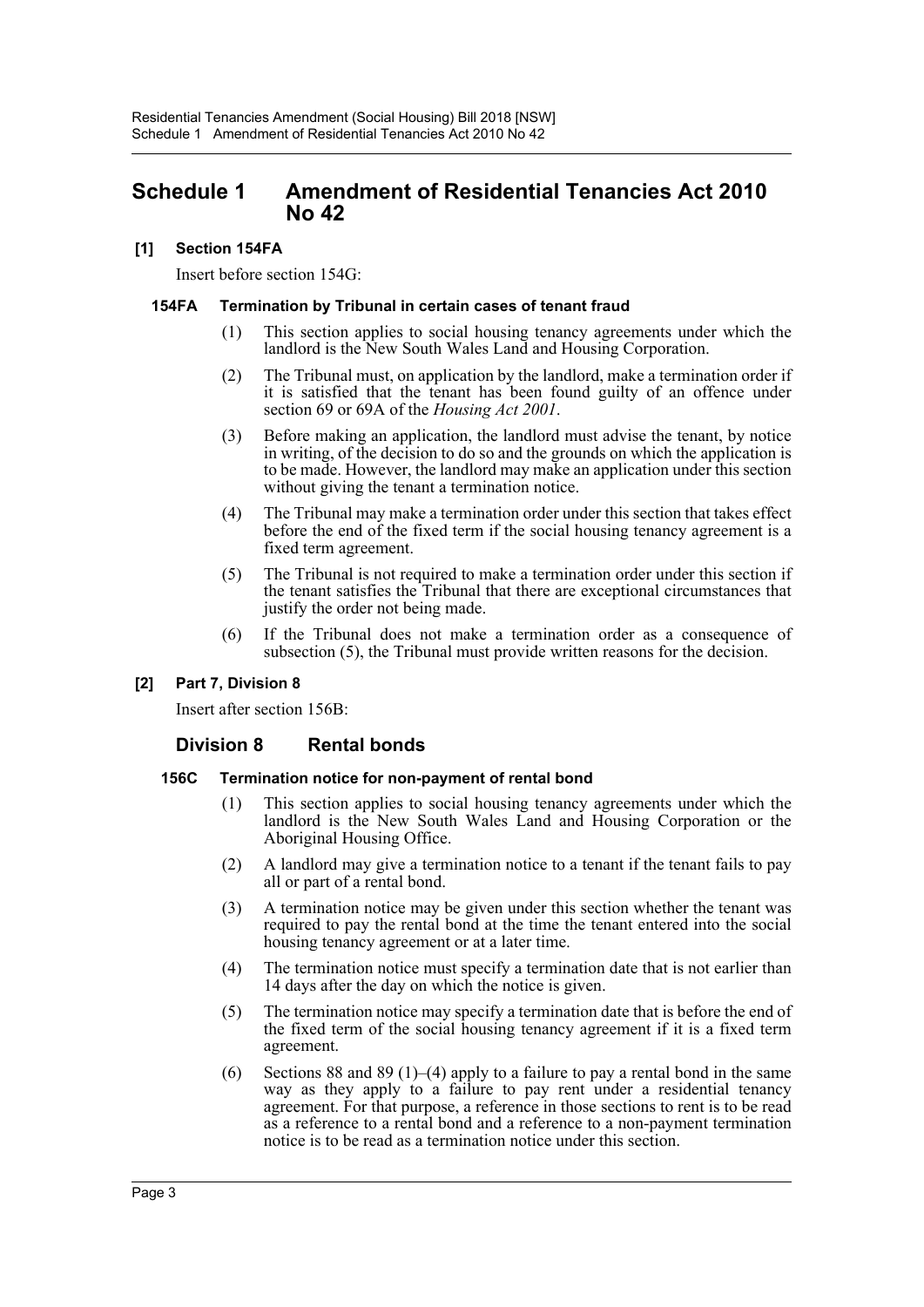## **156D Payment of rental bond during social housing tenancy agreements**

- (1) This section applies to social housing tenancy agreements under which the landlord is the New South Wales Land and Housing Corporation or the Aboriginal Housing Office.
- (2) A landlord may, at any time before the end of a social housing tenancy agreement, require the tenant to pay a rental bond in accordance with Part 8. **Note.** Part 8 applies to a rental bond required to be paid under this section in the same way as it applies to a rental bond required to be paid under the original terms of a residential tenancy agreement.
- (3) A tenant may be required to pay a rental bond under this section only if:
	- (a) the tenant did not pay a rental bond at the time the tenant entered into the social housing tenancy agreement, and
	- (b) the tenant belongs to a class of tenant specified in the rental bond guidelines, and
	- (c) the tenant is given a written notice by the landlord or the landlord's agent specifying the amount of the rental bond payable and the day by which it must be paid, and
	- (d) the notice is given at least 14 days before the rental bond is payable, and
	- (e) the amount of the rental bond is determined in accordance with the rental bond guidelines.
- (4) This section does not affect the right of a landlord under Part 8 to require a tenant to pay a rental bond at the time the tenant enters into a residential tenancy agreement.
- (5) The rental bond guidelines are to be made publicly available.
- (6) A copy of the rental bond guidelines is to be provided, on request, to any tenant to which this section applies free of charge and to other persons either free of charge or on payment of reasonable copying charges.
- (7) In this section, *rental bond guidelines* means any guidelines approved by the Minister for the purposes of this section.

# **[3] Section 162 Deposit of rental bonds**

Insert "or at any time after" after "commencing on" in section 162 (2).

# **[4] Schedule 2 Savings, transitional and other provisions**

Omit clause 1 (1). Insert instead:

(1) The regulations may contain provisions of a savings or transitional nature consequent on the enactment of this Act or any Act that amends this Act.

# **[5] Schedule 2**

Insert after Part 5:

# **Part 6 Provisions consequent on enactment of Residential Tenancies Amendment (Social Housing) Act 2018**

# **19 Definition**

In this Part, *amending Act* means the *Residential Tenancies Amendment (Social Housing) Act 2018*.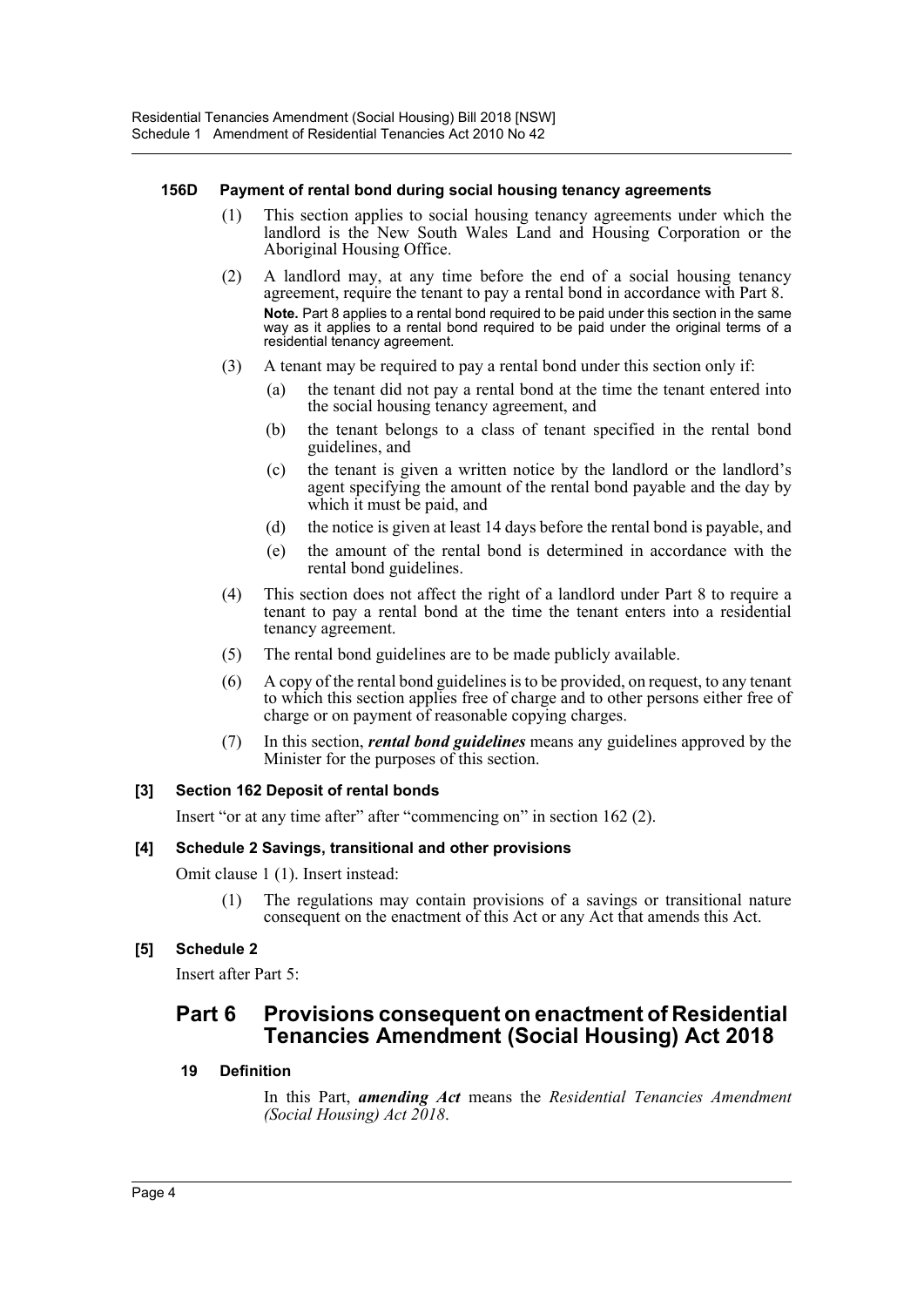## **20 Termination orders in tenant fraud cases**

Section 154FA, as inserted by the amending Act, applies only in respect of a tenant who, after the insertion of that section, is found guilty of an offence under section 69 or 69A of the *Housing Act 2001*, whether the offence was committed before or after the insertion.

#### **21 Rental bonds in social housing tenancy agreements**

Division 8 of Part 7 of this Act, as inserted by the amending Act, extends to a social housing tenancy agreement under which the landlord is the New South Wales Land and Housing Corporation or the Aboriginal Housing Office that was entered into before the insertion of that Division.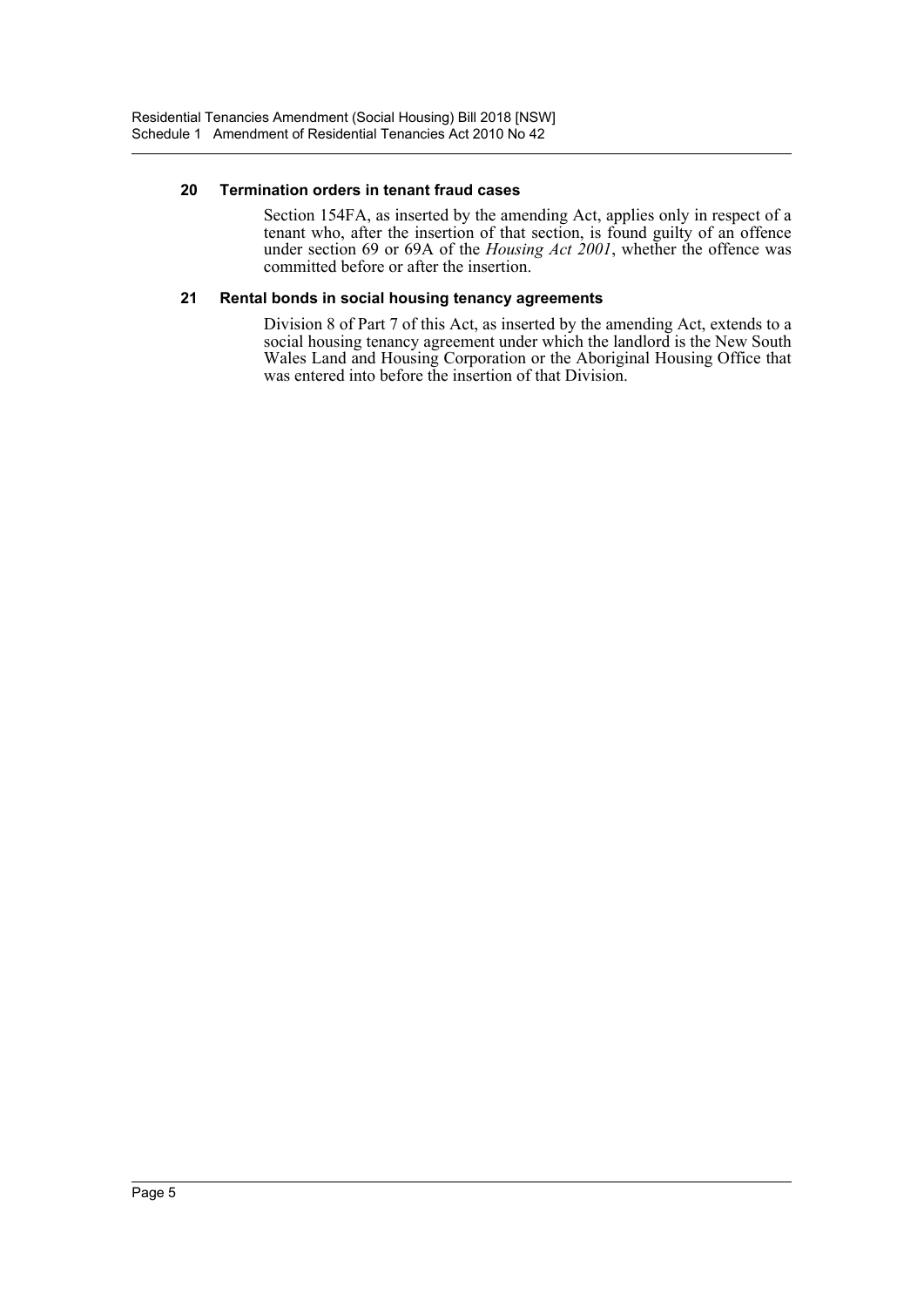# <span id="page-6-0"></span>**Schedule 2 Amendment of Housing Act 2001 No 52**

# **[1] Section 58A Definitions**

Insert in alphabetical order:

*approved community housing provider* means a registered community housing provider approved by the Minister for the purposes of this Part. *relevant authority* means:

- (a) in the case of a tenant renting public housing—the Secretary, or
- (b) in the case of a tenant renting housing subject to a concurrent lease to an approved community housing provider—the approved community housing provider.

# **[2] Section 58B Termination of lease of registrable person in certain circumstances**

Insert after section 58B (1):

- (1A) An approved community housing provider may, on the recommendation of the Commissioner of Police, by written order terminate the lease of a tenant who is renting housing subject to a concurrent lease to the approved community housing provider and who is a registrable person.
- (1B) An approved community housing provider may make an order under this section only with the approval of the Secretary.

# **[3] Sections 58B (2) and (3) and 58D (2)**

Omit "public" wherever occurring.

## **[4] Section 58B (4)**

Omit "of the Secretary".

## **[5] Section 58B (4) (a) and (b)**

Insert "or the approved community housing provider (as the case requires)" after "Corporation" wherever occurring.

## **[6] Section 58C Provision of alternative housing**

Omit "Secretary" wherever occurring. Insert instead "relevant authority".

## **[7] Section 58C (1)**

Insert "or housing subject to a concurrent lease" after "public housing".

## **[8] Section 58D No compensation payable**

Omit "Secretary" from section 58D (2). Insert instead "relevant authority".

# **[9] Section 58F Protection of exercise of functions under this Part**

Omit section 58F (1). Insert instead:

- (1) This section applies to a function (a *protected function*) conferred or imposed on any of the following persons (*protected persons*) by or under this Part:
	- (a) the Secretary (including a delegate of the Secretary),
	- (b) the Commissioner of Police (including a delegate of the Commissioner),
	- (c) an approved community housing provider.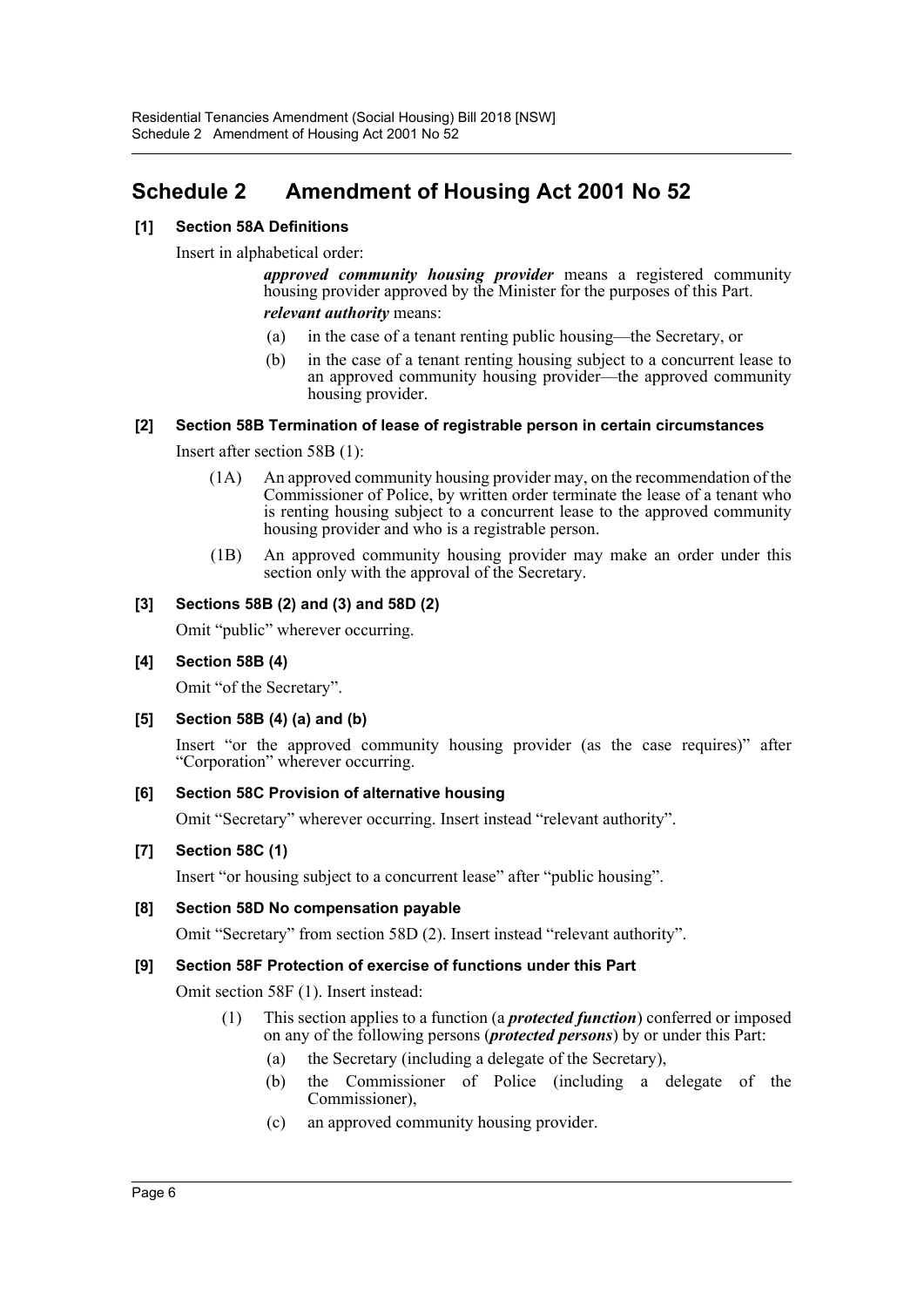# **[10] Section 69 False or misleading statements**

Omit section 69 (1). Insert instead:

- (1) A person is guilty of an offence if the person:
	- (a) makes a statement (whether orally, in a document or in any other way) knowing that the statement:
		- (i) is false or misleading, or
		- (ii) omits any matter or thing without which the statement is misleading, and
	- (b) the statement is made to:
		- (i) obtain or claim a benefit from the Corporation or the Secretary, or
		- (ii) deceive any member of staff of the Corporation or the Department in relation to obtaining a benefit from the Corporation or the Secretary, or
		- (iii) affect the rate or amount of benefit from the Corporation or the Secretary.

Maximum penalty: 3 months imprisonment or 20 penalty units, or both.

# **[11] Section 69 (2)**

Omit "from the Corporation accommodation or any rental rebate or any other advantage or concession".

Insert instead "a benefit from the Corporation or the Secretary".

# **[12] Section 69 (4)**

Insert after section 69 (3):

(4) In this section:

*benefit* means any accommodation, rental rebate, rental subsidy or any other advantage or concession.

# **[13] Section 69A Failure to notify of change of circumstances**

Omit "Corporation" wherever occurring in section 69A (1) and (2).

Insert instead "appropriate body".

# **[14] Section 69A (3)**

Insert in alphabetical order:

*appropriate body* means:

- (a) in the case of a benefit from the Corporation—the Corporation, or
- (b) in the case of a benefit from the Secretary—the Secretary.

# **[15] Section 69A (3), definition of "benefit"**

Omit the definition. Insert instead:

*benefit* has the same meaning as it has in section 69.

# **[16] Section 69B Access to information for preventing, investigating or prosecuting fraud**

Insert "or the Secretary" after "Corporation" where firstly occurring in section 69B (1).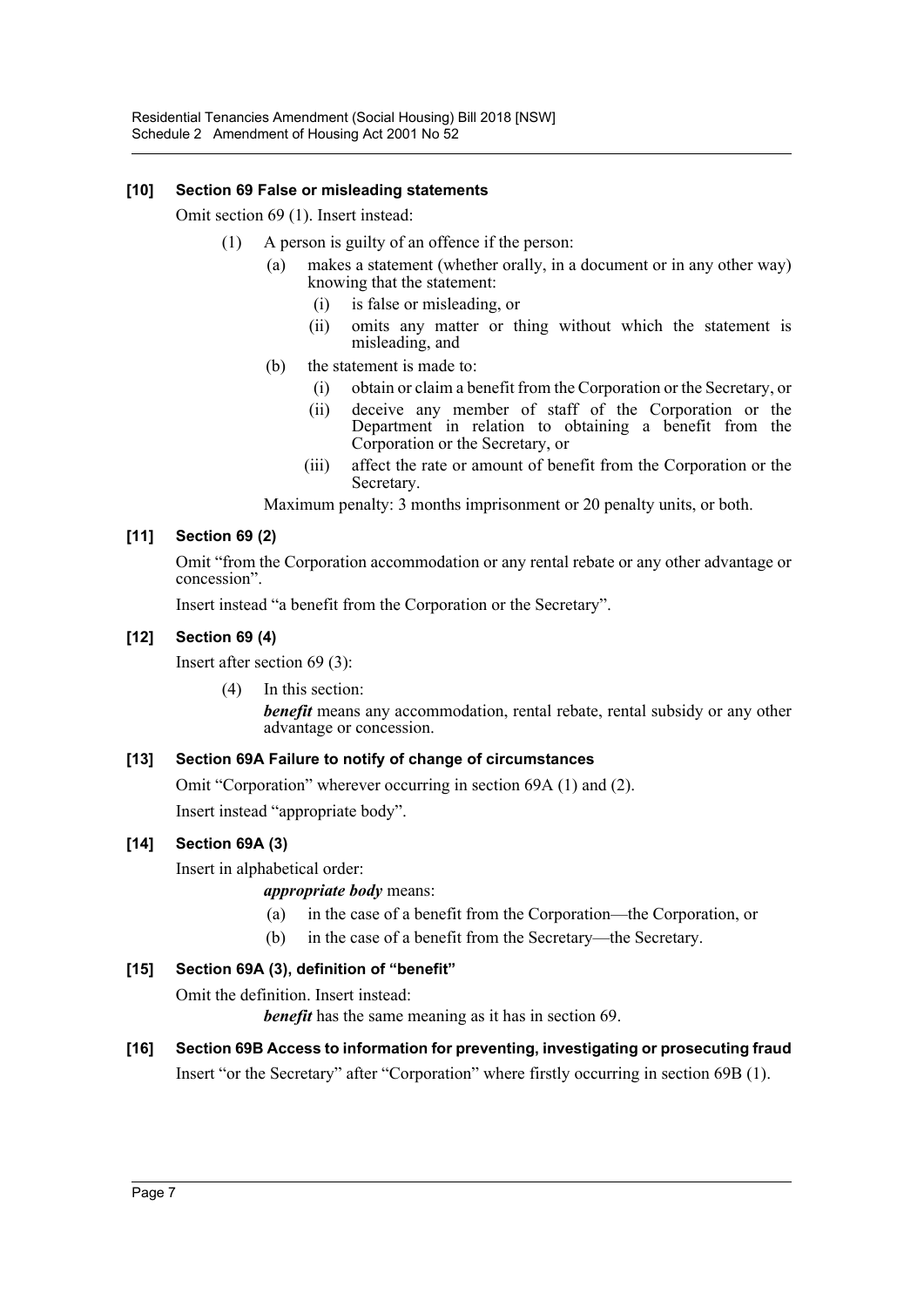# **[17] Section 69B (1)**

Insert "or the Secretary (as the case requires)" after "Corporation" where secondly occurring.

#### **[18] Section 69B (2) and (3)**

Insert "or the Secretary" after "Corporation" wherever occurring.

#### **[19] Section 69C Power to obtain information, documents and evidence to prevent or investigate fraud**

Insert "or the Secretary" after "Corporation" where firstly occurring in section 69C (1).

#### **[20] Section 69C (1)**

Insert "or the Secretary (as the case requires)" after "Corporation" where secondly occurring.

#### **[21] Section 69C (2)**

Insert "or the Secretary" after "Corporation" wherever occurring.

#### **[22] Section 73 Recovery of amounts due to Corporation and Secretary**

Insert after section 73 (2):

- (3) The Secretary may, by written notice, require a person to repay an amount paid to the person (or on the person's behalf) by the Secretary by way of a rental subsidy if the Secretary is satisfied that the person is not entitled to the amount because the person obtained the amount by fraud.
- (4) Any such amount is recoverable by the Secretary as a debt due to the Crown.

## **[23] Section 74 Proceedings for offences**

Insert ", except as provided for by subsection (2A)" after "Corporation" in section 74 (2).

## **[24] Section 74 (2A)**

Insert after section 74 (2):

(2A) A prosecution or proceeding in respect of an offence against section 69, 69A or 69C that relates to a benefit from the Secretary or fraud against the Secretary may be instituted by or on behalf of the Secretary.

## **[25] Section 74 (3)–(5)**

Insert "or the Department" after "Corporation" wherever occurring.

## **[26] Schedule 3 Savings, transitional and other provisions**

Insert after Part 5:

# **Part 6 Provisions consequent on enactment of Residential Tenancies Amendment (Social Housing) Act 2018**

## **19 Definition**

In this Part, *amending Act* means the *Residential Tenancies Amendment (Social Housing) Act 2018*.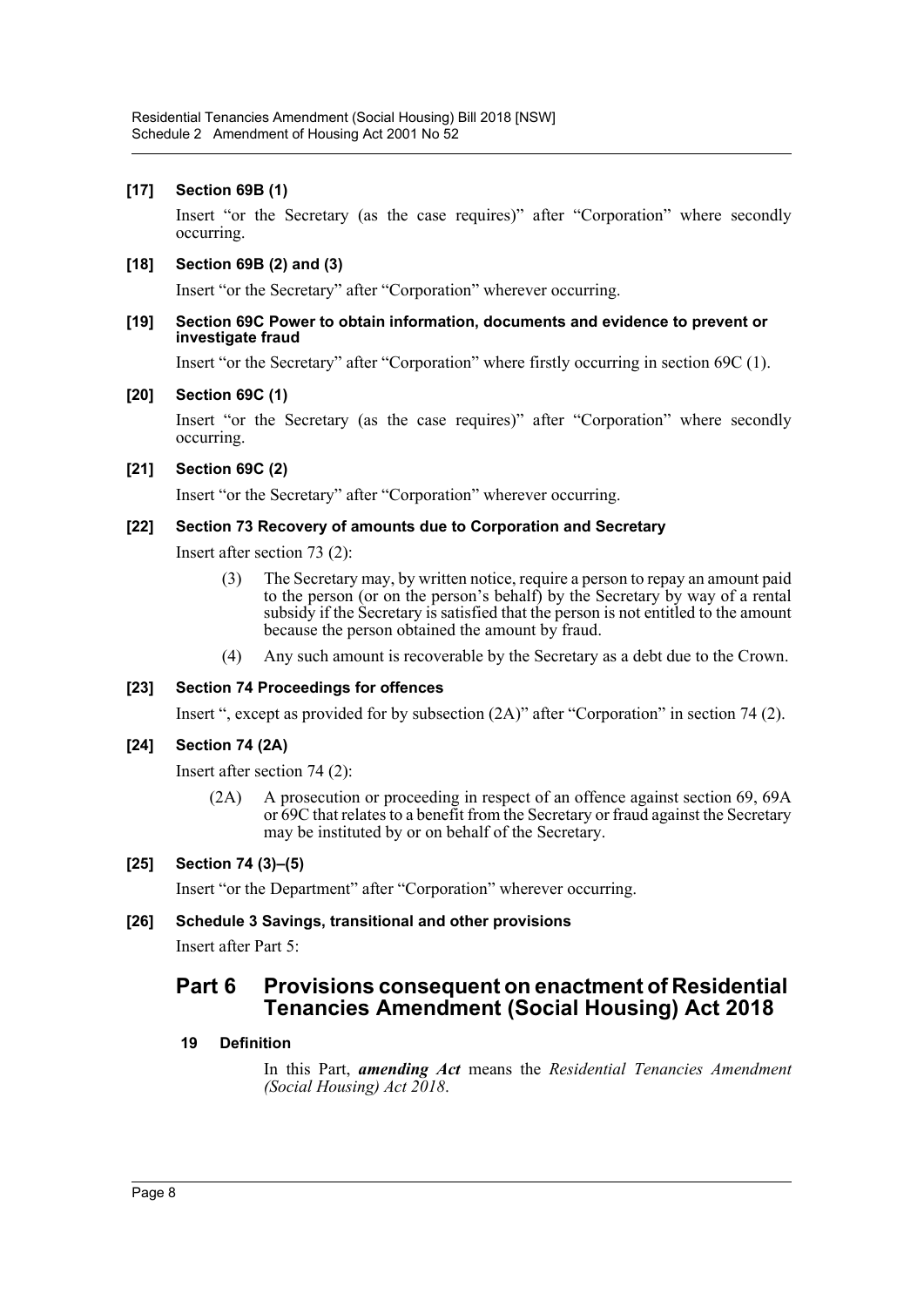#### **20 Housing of registrable persons**

Part 7A of this Act, as amended by the amending Act, extends to a concurrent lease entered into under section 13A before the commencement of those amendments.

## **21 Failure to notify Secretary of change of circumstances**

- (1) Section 69A, as amended by the amending Act, extends to a change in a person's circumstances that occurred before the commencement of the amendment but only if the change continues to affect the person's entitlement to a rental subsidy or any other advantage or concession from the Secretary after the commencement of the amendment.
- (2) A change in circumstances referred to in subclause (1) must be notified to the Secretary within 28 days after the commencement of the amendment to section 69A.

## **22 Recovery of amounts due to Secretary**

Section 73 (3) and (4), as inserted by the amending Act, extend to any amount paid by the Secretary by way of a rental subsidy before the insertion of those subsections.